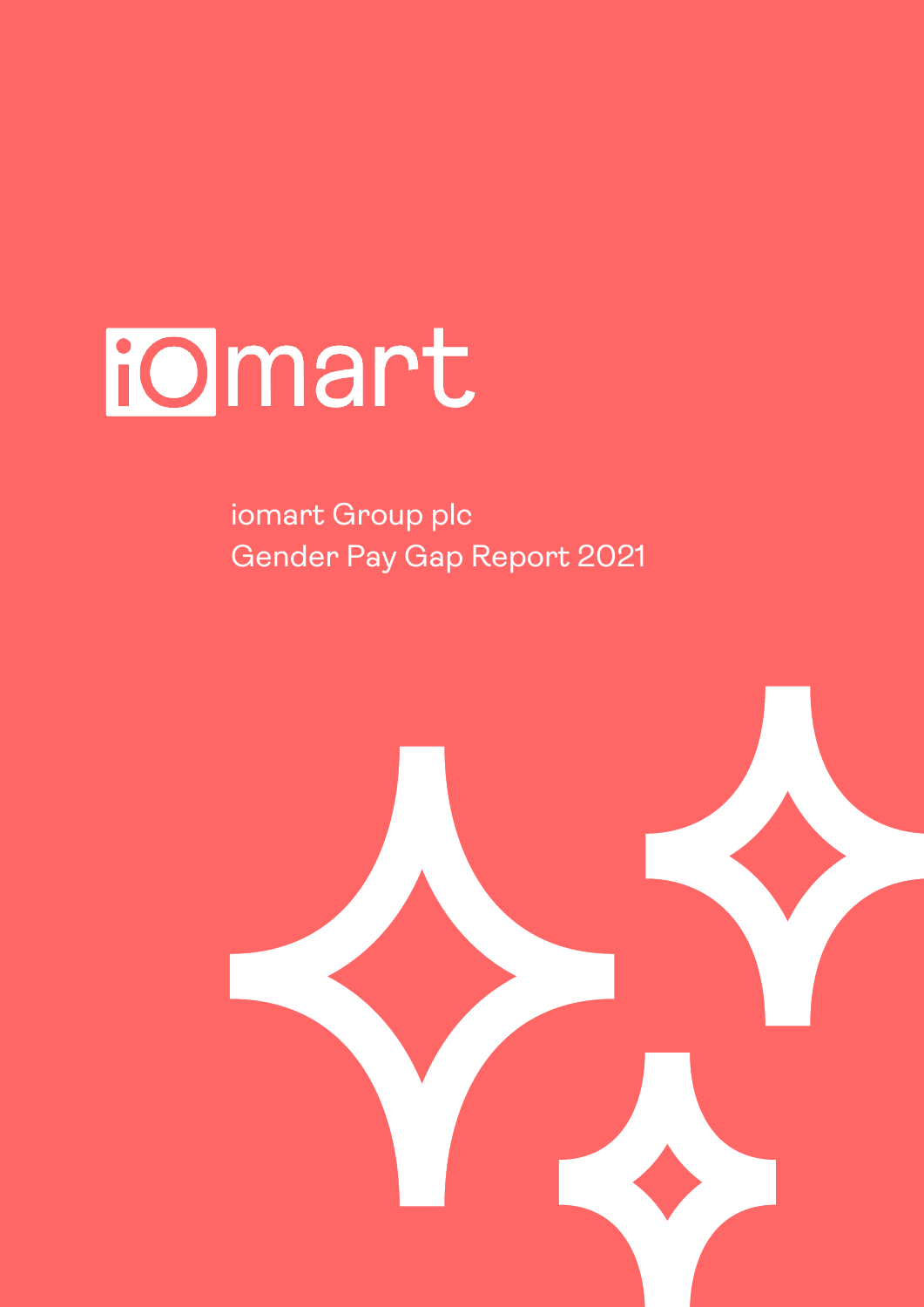



# Introduction

At iomart ("the Group") we're committed to developing a diverse and gender balanced workforce. Not just because it's the right thing to do, but because we believe that creating a welcoming and inclusive environment will make us a better business. And support our mission to provide an exceptional service to our customers.

As a "people first" business, employee wellbeing and care is at the heart of iomart's company values. These values underpinned our internal response to the Covid-19 pandemic with the wellbeing of our workforce at the forefront of our approach. We adapted quickly to the challenges faced during the pandemic which involved adopting a more flexible working model to enable individuals, irrespective of gender, to work in a way which suited their own personal circumstances. Overall we feel this approach limited the impact the pandemic would have otherwise had on the results within this particular report.

Female representation is a significant challenge for the technology sector as a whole, with recent reports outlining that just 26.7% of the staff working in roles across the sector are female. This trend is reflected within the iomart workforce with 14% of our roles occupied by females at our snapshot date. We remain committed to improving this percentage.

Over the past 18 months we continued to work on redefining our culture, benefits, and core values across the Group. Whilst we're not perfect, and lots of work is still needed, we've recently put the following things in place to make our workplace more collaborative:

- We've introduced flexible working and changed our core hours from 10am 3pm to help families with childcare responsibilities.
- We're transforming our culture led by our 5 key values to create a more supportive, inclusive learning environment: People First, Be Curious, Be Ambitious, Be Accountable, One Team.
- We believe in hybrid working to help everyone get the best of both worlds: days in the office connecting with and learning from others, along with days working from home.
- We offer enhanced maternity leave with 4 months' full pay and then 4 months half pay.
- We've altered our recruitment process by publishing salaries for all open job vacancies and internally redacting biometric details from CV's to avoid any hidden biases, including gender, when shortlisting candidates for interview.

# Gender pay gap report

This report details the gender pay gap reporting requirements which form part of the Equality Act 2010 (Gender Pay Gap information) regulations 2017.

Our gender pay report shows the difference between the average earnings of men and women across our whole business. It's not related to the role they have, or level of the work they do.

This report looks at gender pay, not equal pay. Equal pay looks at whether men and women are paid the same when they have the same role in a business.

This report will show that there's a gender imbalance within iomart. But what we pay employees is not influenced by gender. Both men and women are paid equally for the performing the same roles. We promote equality and inclusivity across the business. But we know there's work to do when it comes to hiring more women.

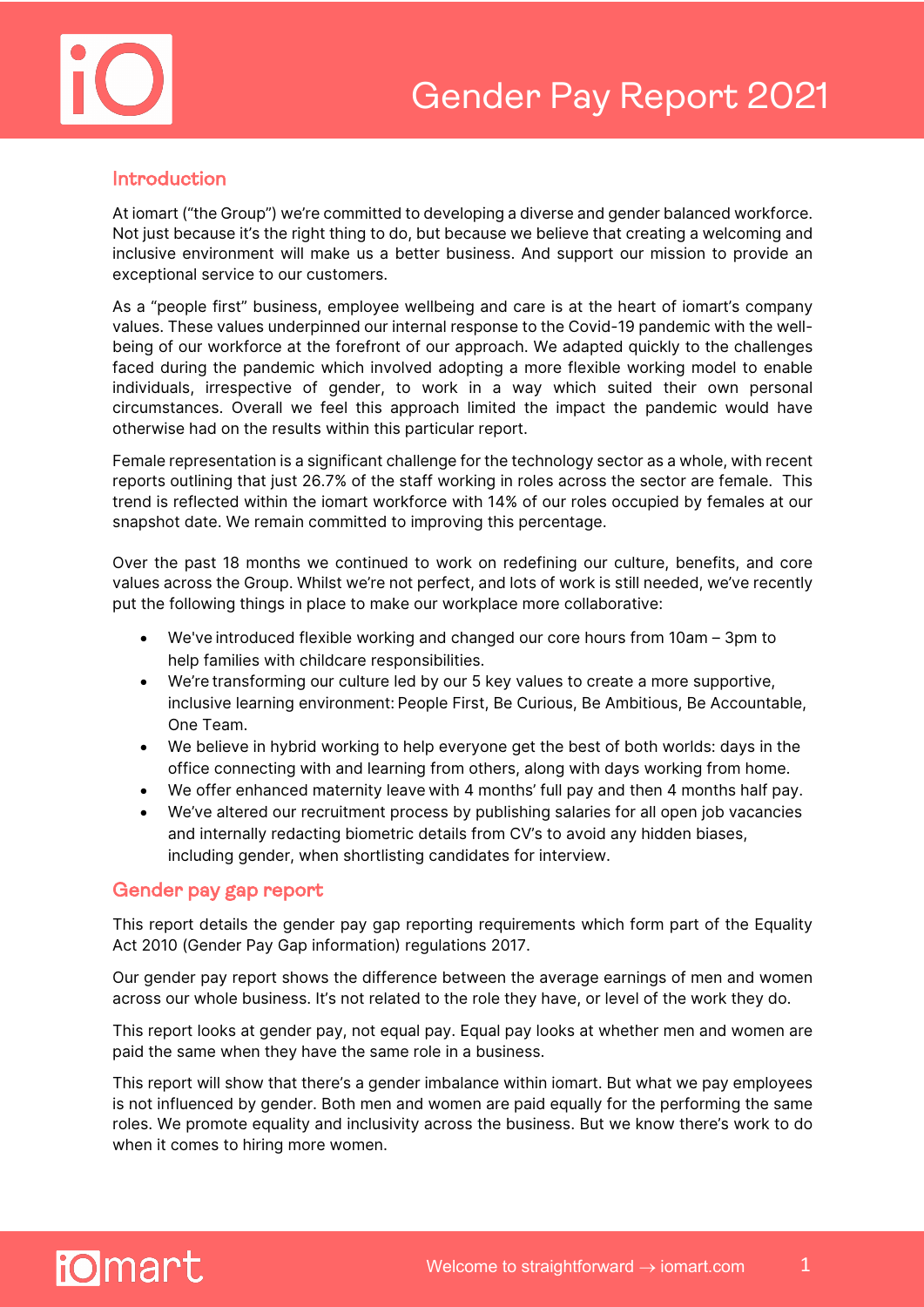

# Our Gender pay gap - 5<sup>th</sup> April 2021

# What's the difference between 'Median' pay and 'Mean' pay?

Imagine a picture where all our female employees stood next to each other in a line. And Imagine we asked them to organise themselves to stand in order of lowest hourly pay to highest. Then imagine our male employees did the same.

# **Median pay explained**

The median percentage shows the difference in pay between the female employee in the middle of their line, and the male employee in the middle of their line.

## **Mean pay explained**

The mean percentage shows the difference in the average hourly pay between men and women. So, for example, we'd take the hourly rates of all the men and women we employ and then divide that number by the total number of employees in scope. How many men and women we have in different roles will impact this.



# Hourly pay gap

Our data shows that males earn 7% more than women (median) or 15% more (mean).

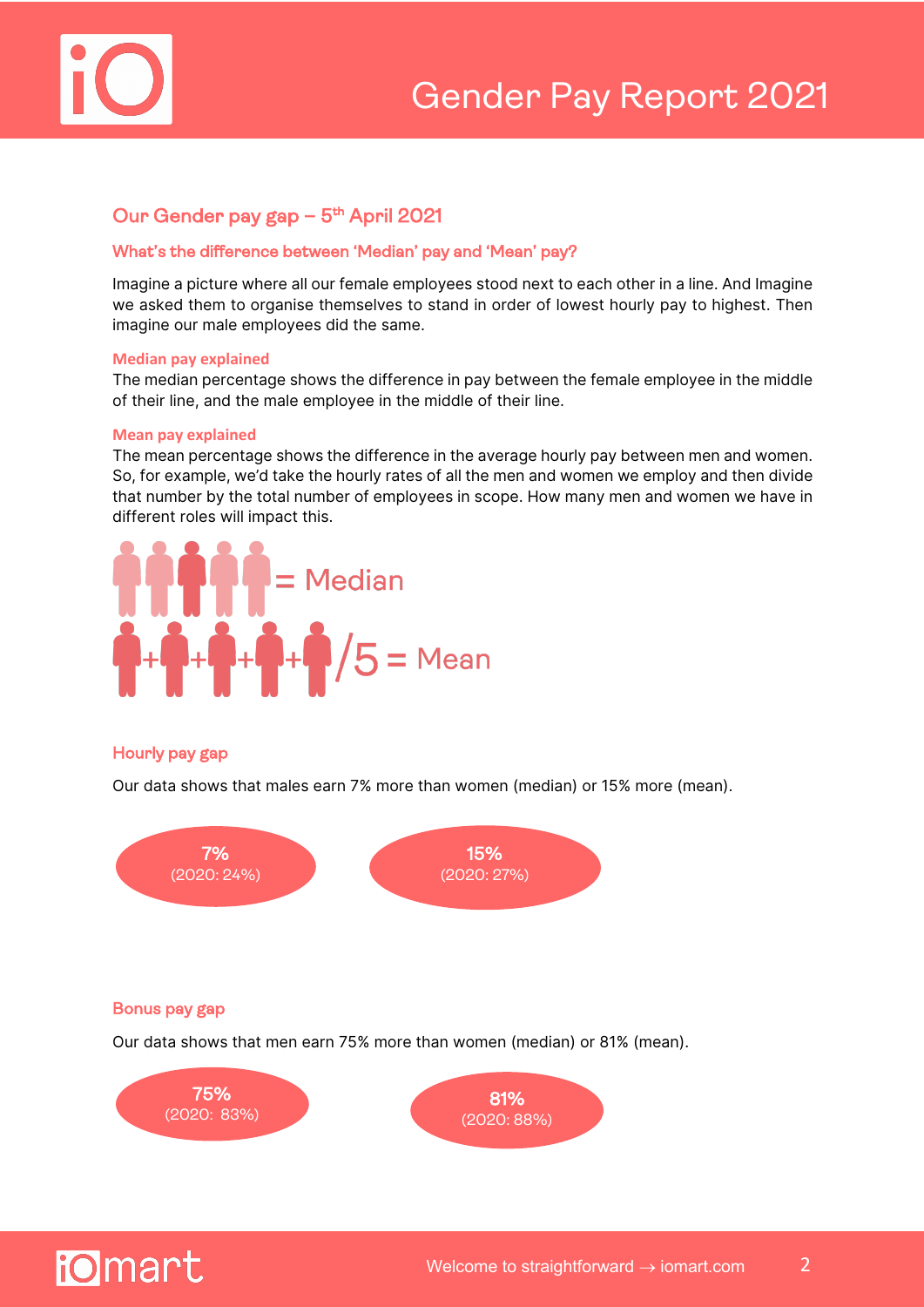

# What do these results tell us?

Both percentages show than men earn more than women when it comes to hourly rate and bonus. The bonus figure is pretty high. This is down to the fact that only our sales and exec team receive bonuses. And those two teams are predominantly male. So there's work to be done when it comes to hiring female into sales and into our exec team.

We are encouraged to see that the percentages are improving. But we know that reducing the gender pay gap will require both time and continued effort. And this is something iomart remains committed towards as the number of females in senior roles continues to grow within the IT sector.

# Staff who received a bonus

Our data shows that 24% of females and 25% of males respectively received a bonus payment at the snapshot date.



# Pay quartiles

The following charts show the proportion of males and females in each pay quartile (this is also sometimes known as a pay band).

|                | Male % |      | Female % |      |
|----------------|--------|------|----------|------|
| Quartile       | 2021   | 2020 | 2021     | 2020 |
| Upper Quartile | 91%    | 91%  | 9%       | 9%   |
| Upper Middle   | 85%    | 77%  | 15%      | 23%  |
| Lower Middle   | 81%    | 83%  | 19%      | 17%  |
| Lower          | 87%    | 84%  | 13%      | 16%  |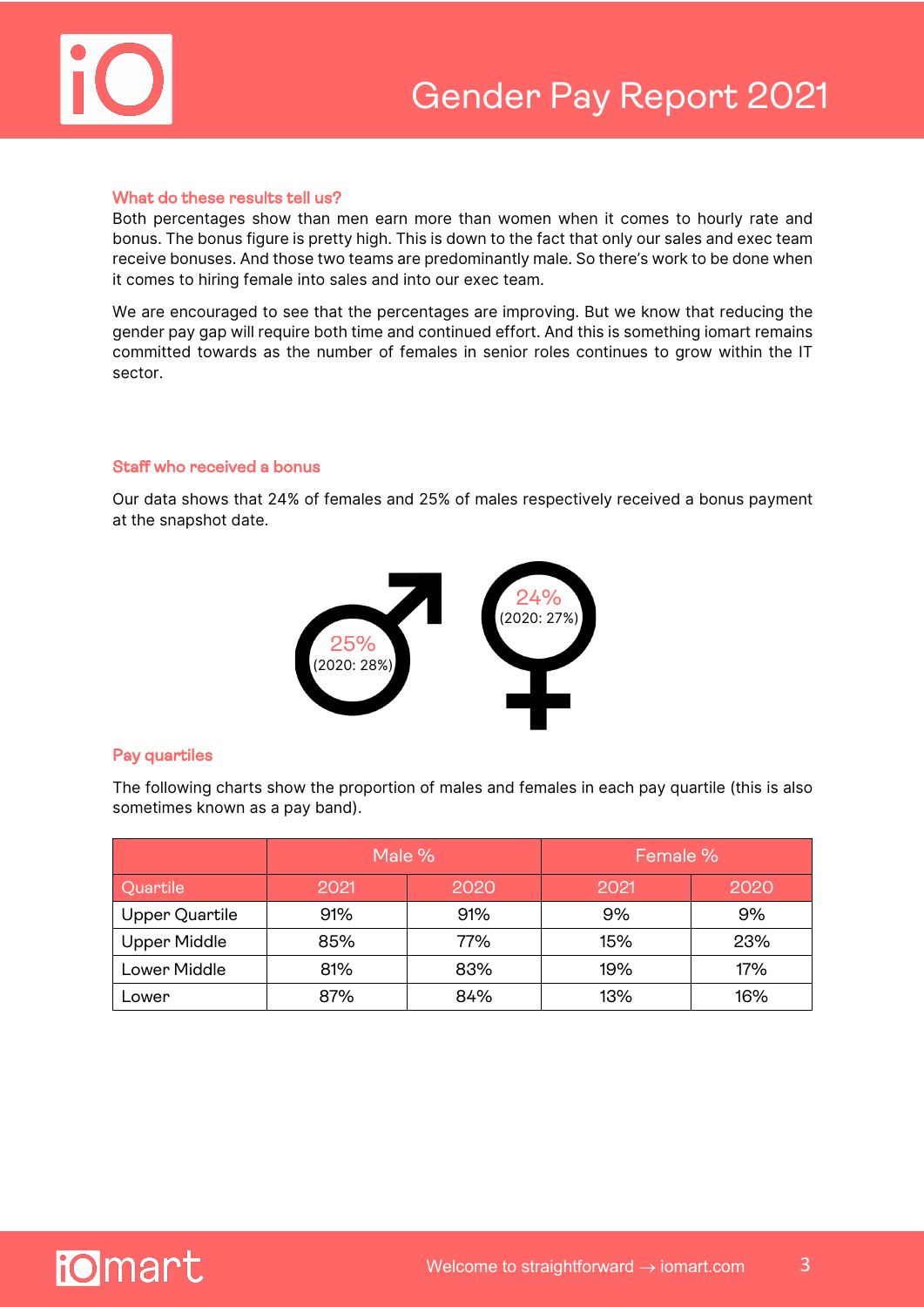



The charts show that male colleagues have the largest weighting in each quartile. This is partly because we employ more men than women across the group. We hoped for further progress in both the upper and upper middle quartiles at the current snapshot date. As these are areas we are actively working on improving.

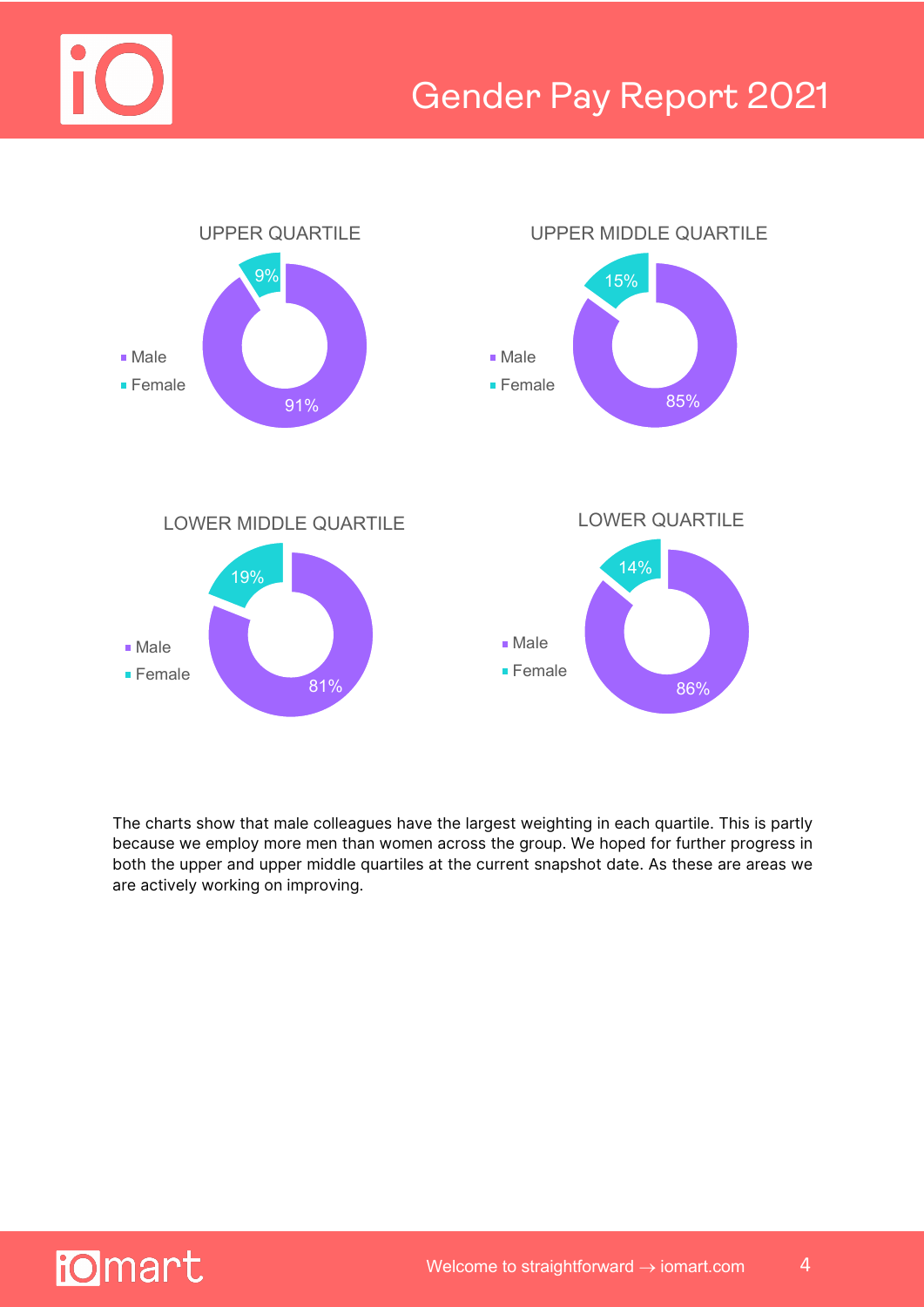

# Future plans

We're pleased to see a year on year reduction in both our mean and median gender pay gaps. And this is partly driven by the recruitment of females in senior roles.

Despite some improvement in median and mean metrics, it's clear that we still have work to do to improve our pay quartiles. And that we need to focus in particular on the amount of women we hire within both the upper and upper middle quartiles.

We continue to develop our recruitment strategy to focus on bringing the right people into the business to diversify further. As we mentioned at the start of this report, in recent months we have enhanced our benefits package, covering paternity, sick, adoption, and maternity leave. This will make iomart more attractive to all employees.

We've also recently become a proud partner of the Empowering Women to Lead Digital Transformation in Scotland initiative. This leadership programme is designed to enable confident, capable and motivated female leaders in technology. We believe this partnership demonstrates our commitment to improving the gender imbalance across the sector as a whole.

We strive towards narrowing this imbalance and track our progress to ensure our efforts promote a more diverse workplace.

# **Declaration**

The data contained in this report is accurate and has been calculated in accordance with the requirements of the Equality Act 2010 (Gender Pay Gap Information) Regulations 2017.

Chris Keane Interim Chief People Officer iomart Group plc